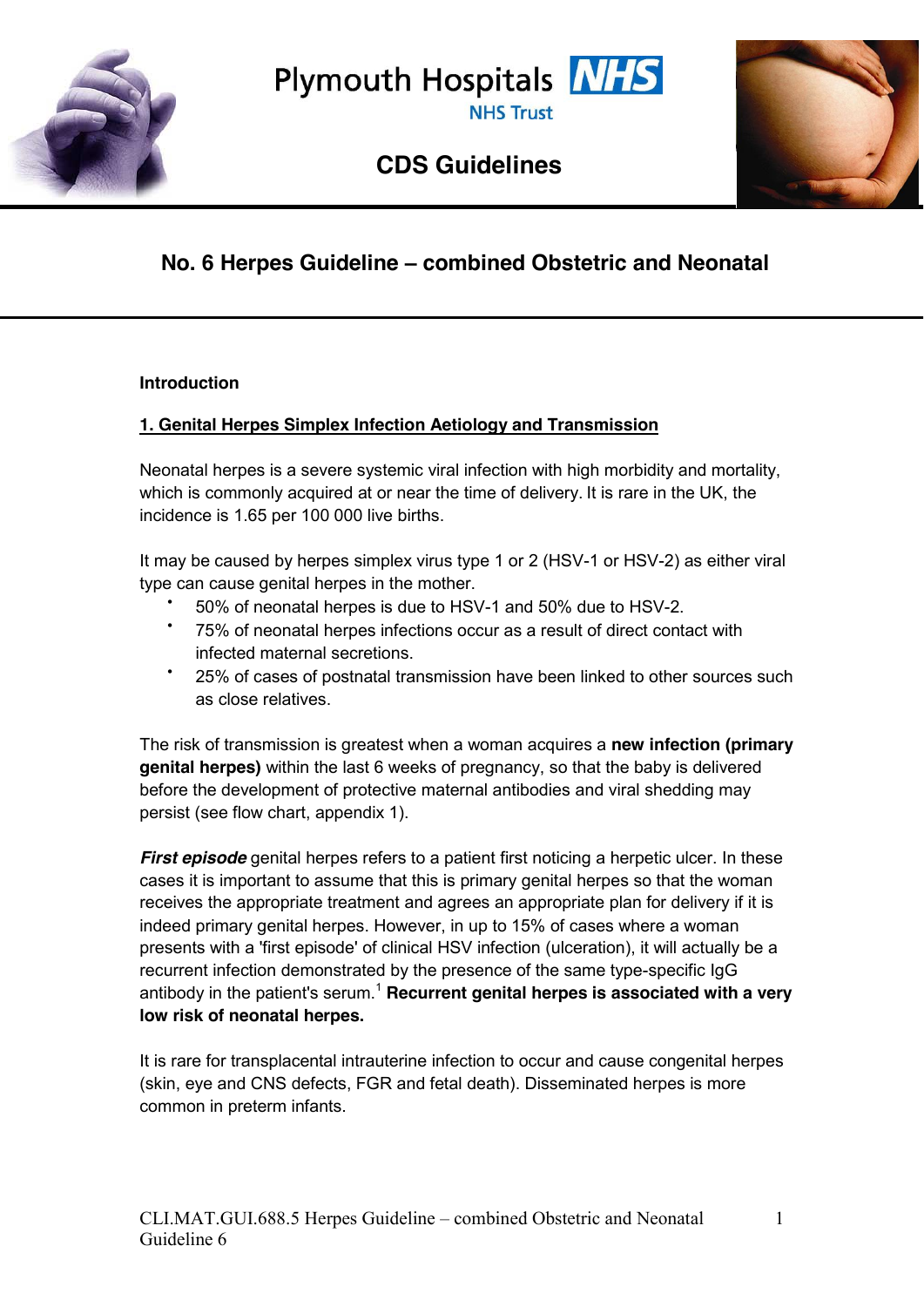## **2. Management of women presenting with a first episode of genital herpes during pregnancy (primary herpes)**

(see appendix 1)

- \* For women who present with first episode genital ulceration a **referral to the GUM clinic** should be made. At the same time the woman should also be referred for **Consultant-led care** and ideally be reviewed and counselled about treatment and delivery options after having been to the GUM clinic.
- For women presenting with first episode genital ulceration in the third trimester, particularly within 6 weeks of expected delivery, a gold top blood test should be sent to Combined Labs for type-specific HSV IgG antibody test, as well as viral swabs of the genital ulcer (see below for plan for delivery based on test results).
- Acyclovir has been used extensively in pregnancy, is well tolerated and there is no evidence of maternal or fetal toxicity.<sup>2-5</sup>
- <sup>x</sup> **Daily suppressive acyclovir can be given orally 400mg three times per day for 5 days** to treat the initial infection and should be given from 36 weeks until delivery as this may prevent recurrence of active lesions and decreases asymptomatic viral shedding.<sup>6</sup> Intravenous acyclovir should be used if the woman has signs of disseminated HSV infection. Paracetamol and topical lidocaine 2% gel can also be prescribed for symptomatic relief neither of which are harmful in pregnancy at standard doses.
- **Caesarean section** is recommended for all women presenting with first*episode genital herpes lesions in the third trimester particularly those developing symptoms within six weeks of expected delivery as the risk of transmission is very high at 41%.3, 7-9*
- <sup>x</sup> Caesarean section is *not indicated* for women who develop first lesions during first or second trimester or in women who present with a first episode of genital ulceration but whose serology shows presence of HSV antibodies of the *same* type (HSV-1 or HSV-2) as isolated on the lesional swabs. It should be noted, however, that it may take 2-3 weeks for microbiology and serology tests to be available and an initial plan for delivery should be based on the assumption that all first episodes of genital ulceration are primary HSV infection.<sup>10</sup>
- Women who have first-episodes genital herpes in the third trimester and who opt for vaginal birth should be given intrapartum IV acyclovir and subsequently the neonate should also receive IV acyclovir.
- <sup>x</sup> Invasive procedures such as fetal scalp electrode monitoring, fetal blood sampling and instrumental deliveries should be avoided.

#### **2.1. Management of women presenting with a recurrent episode of genital herpes**

A recurrent episode of genital herpes occurring at any time during pregnancy and labour is *not* an indication for delivery by Caesarean section.

#### **2.2 Management of women presenting with primary genital herpes infection and PPROM (preterm pre-labour rupture of membranes)**

- When a woman presents with primary genital herpes and PPROM there should be an MDT discussion involving Consultant Obstetricians, Neonatologists and Genitourinary Medicine physicians and the management will depend on the gestation that PPROM occurred.
- If immediate delivery is indicated then the anticipated benefits of Caesarean section remain.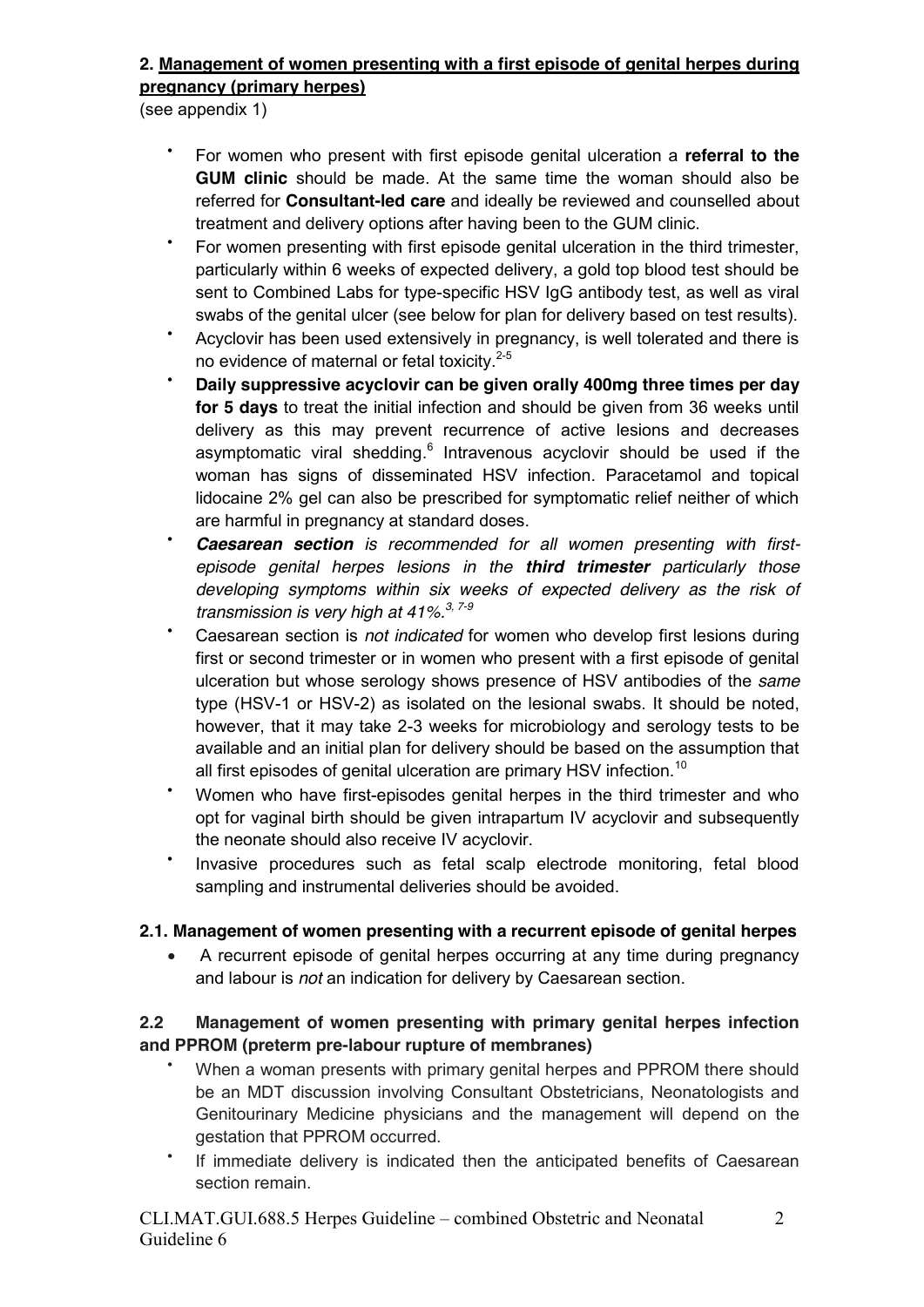- If immediate delivery is not indicated then the mother should be recommended to receive intravenous acyclovir 5mg/kg every 8 hours as conservative management.<sup>10</sup>
- In all cases the use of prophylactic corticosteroids should be considered to reduce the implications of preterm delivery on the infant.<sup>11</sup>
- If delivering within 6 weeks of the primary infection despite initial conservative management, delivery by Caesarean section may still offer some benefit even in the context of PPROM.<sup>12-13</sup>

#### **2.3 Management of HIV-positive women with primary HSV infection**

HIV-positive women with primary HSV infection in the last trimester of pregnancy can be managed in the same way as all other women in accordance with the recommendations above for primary genital HSV infection.

#### **2.4 Management of HIV-positive women with recurrent HSV infection**

- There is evidence that ulceration due to genital herpes increases the risk of transmission of HIV to the fetus.<sup>14, 15</sup>
- All HIV positive women with a history of genital herpes ulceration should be recommended to receive oral acyclovir 400mg three times daily from 32 weeks gestation to reduce the chance of developing genital ulcers which pose an increased risk of transmission of  $HIV.<sup>10</sup>$  This treatment with oral acyclovir is especially important in women who are planning to deliver vaginally.
- Mode of delivery for women with recurrent HSV infection should be in line with the BHIVA (British HIV Association) HIV in Pregnancy guideline recommendations.<sup>16, 17</sup>
- There is currently no evidence to recommend the use of oral acyclovir for HIV positive women who are also HSV-1 or HSV-2 seropositive but who have no history of genital ulceration.<sup>18</sup>

### **3. Prevention of postnatal HSV transmission to the neonate**

HCW (Healthcare Workers) and family members with hand lesions (herpetic whitlow) or extensive oro-facial herpes should be excluded from all direct patient contact until the lesions are fully crusted.

HCWs and family members with oral HSV reactivation should also be excluded from direct care for patients with the following conditions:

- Women during delivery
- Neonates requiring special care or intensive care
- Immunosuppressed patients (e.g. oncology, patients requiring intensive care, post organ transplant, HIV/AIDS)
- Patients with dermatologic conditions (e.g. dermatitis)
- Burns patients
- Patients having ophthalmic procedures.

#### **4. Recognition and Management of Neonatal HSV**

Neonatal HSV has 3 clinical patterns that can overlap with each other:

1. **SEM** – localized infection to skin, eye or mouth,

CLI.MAT.GUI.688.5 Herpes Guideline – combined Obstetric and Neonatal Guideline 6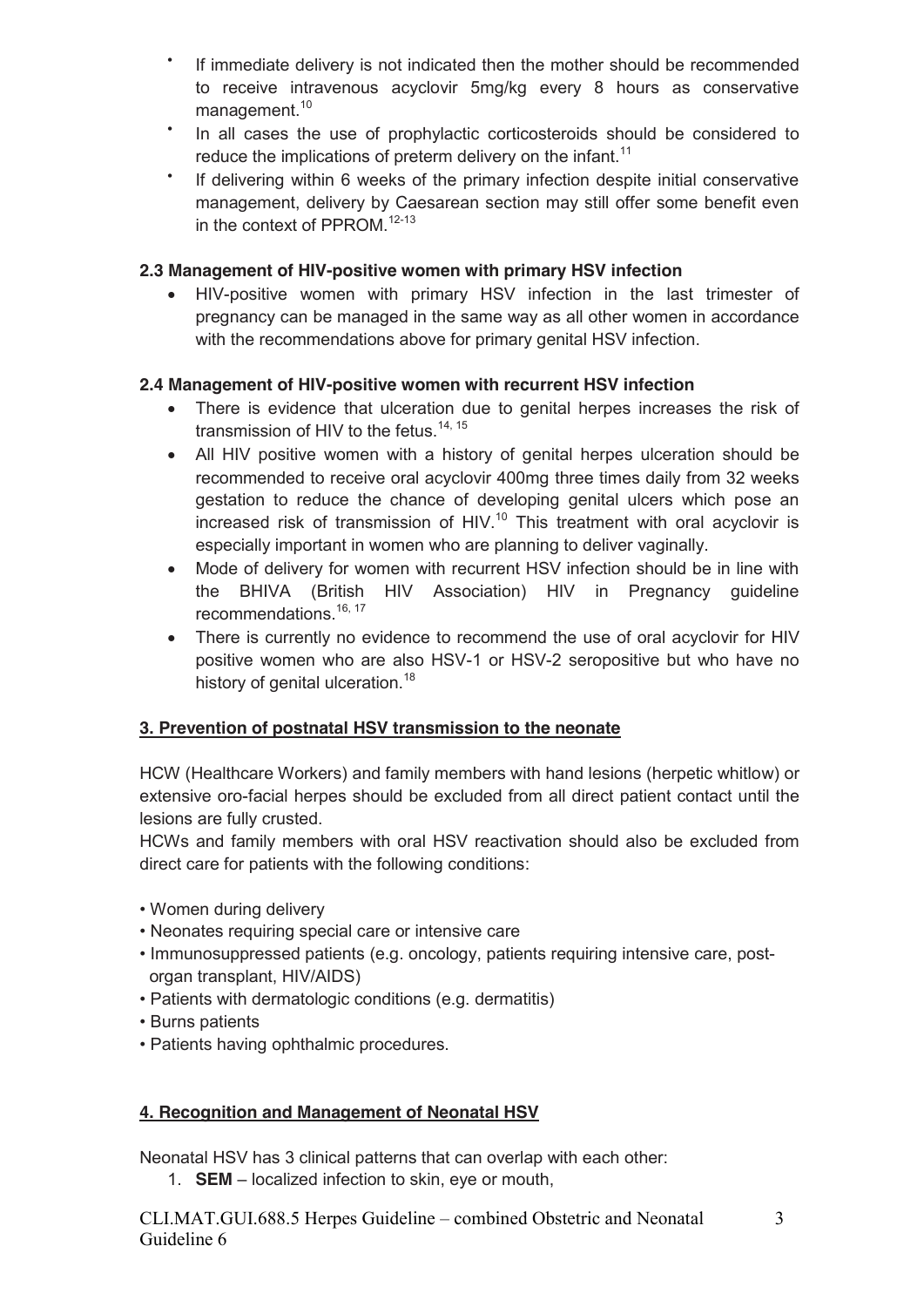- 2. **CNS** localized infection to the CNS which has risk of significant neurological morbidity,
- 3. **Disseminated** multi-organ involvement, very poor prognosis, attributed to delays between onset and treatment and almost exclusively seen when the mother has a primary HSV infection.

**If you suspect an infant of showing symptoms of HSV infection regardless of maternal risk factors you should commence antivirals (IV acyclovir 20mg/kg 8 hourly) and take swabs (skin, conjunctiva, oropharynx, rectum for HSV PCR). If there are any CNS signs then lumbar puncture is indicated for CSF HSV PCR.**

### **4.1 Neonates at high risk of vertical transmission**

The risk of vertical transmission is up to 41% in a vaginal delivery in mothers with a primary HSV infection in the 6 weeks preceding delivery (i.e. before sero-conversion has taken place). This risk is almost completely avoided if the woman has a caesarean section delivery, and the obstetric team should offer this.

#### **If an infant is at high risk of vertical transmission as outlined above:**

- swab skin, conjunctiva, oropharynx, rectum for HSV PCR
	- $\circ$  the viral swab used in this trust is the UTM swab (red-top tube with pink liquid inside)
- start treatment of IV acyclovir (20mg/kg every 8 hours) until active infection ruled out
- strict infection control for mother and baby
- very low threshold for lumbar puncture for HSV PCR (i.e. clinically unwell raised temperature, tachycardic, increased work of breathing – and/or skin lesions including in the absence of CNS symptoms)

### **4.2 Neonates at low risk of vertical transmission**

- Mothers with recurrent HSV infection, whether they have active lesions or not.
- Caesarean section deliveries in mothers with primary HSV within the 6 weeks preceding delivery.
- <sup>x</sup> **In the cases of low risk deliveries, the infant needs routine postnatal care, discharge home at 24 hours if no concerns and advise parents regarding later management if any concerns.**

### **5. Record keeping**

It is expected that every episode of care be recorded clearly, in chronological order and as contemporaneously as possible by all healthcare professionals as per Hospital Trust Policy. This is in keeping with standards set by professional colleges, i.e. NMC and RCOG.

All entries must have the **date and time** together with **signature and printed name.**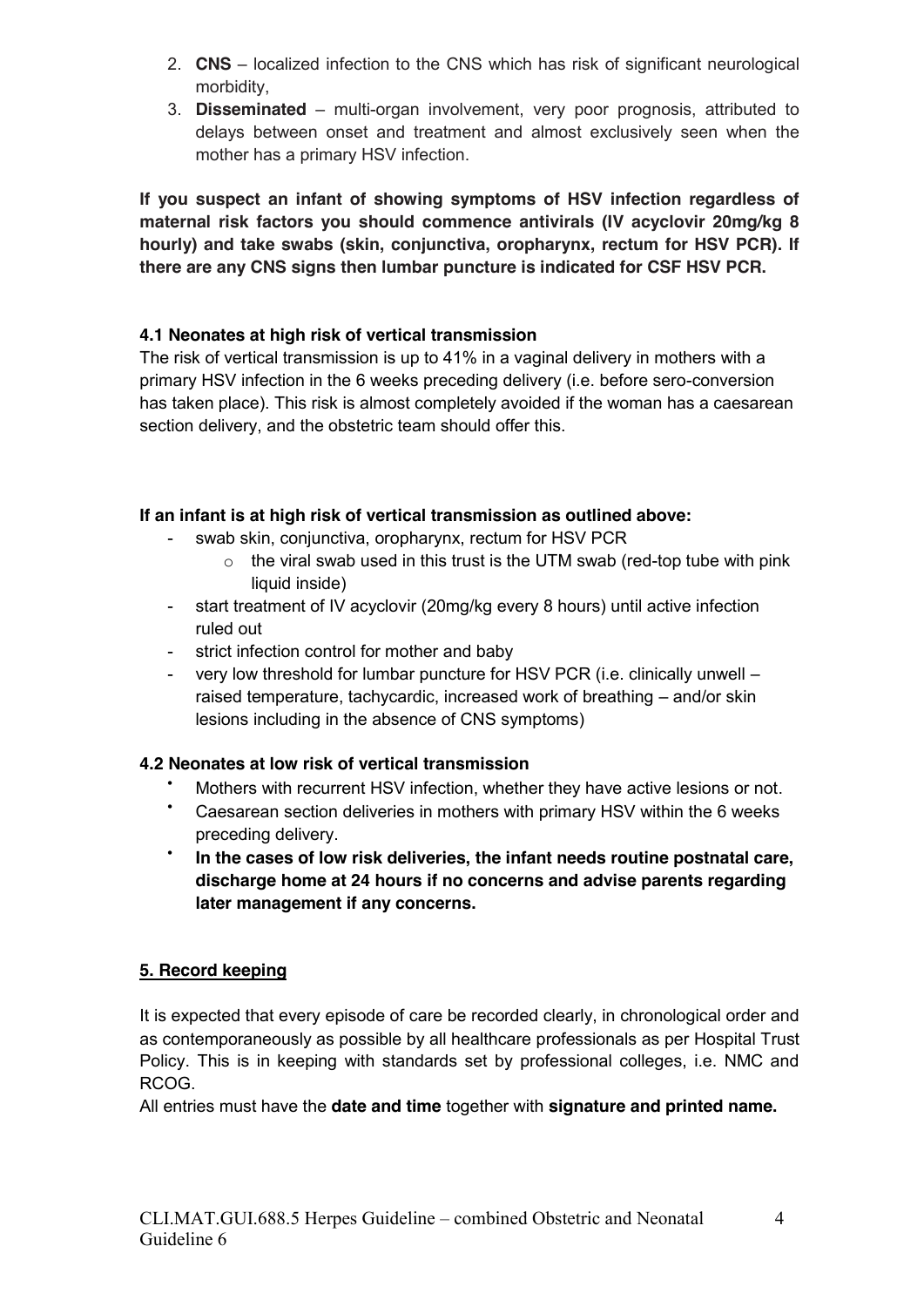# **Monitoring and Audit**

#### **Auditable Standards:**

Please refer to audit tool, location: 'Maternity on cl2-file11', Guidelines

#### **Reports to:**

Clinical Effectiveness Committee – responsible for action plan and implementation of recommendations from audit

Clinical Governance & Risk Management Committee

**Frequency of audit:** Annual

**Responsible person: SHO** 

## **Cross references**

CDS Guideline 46: Sepsis in obstetric patients

Antenatal Guideline 31: Maternity Hand Held Notes, Hospital Records and Record keeping Antenatal Guideline 44 – Guideline Development within the Maternity Services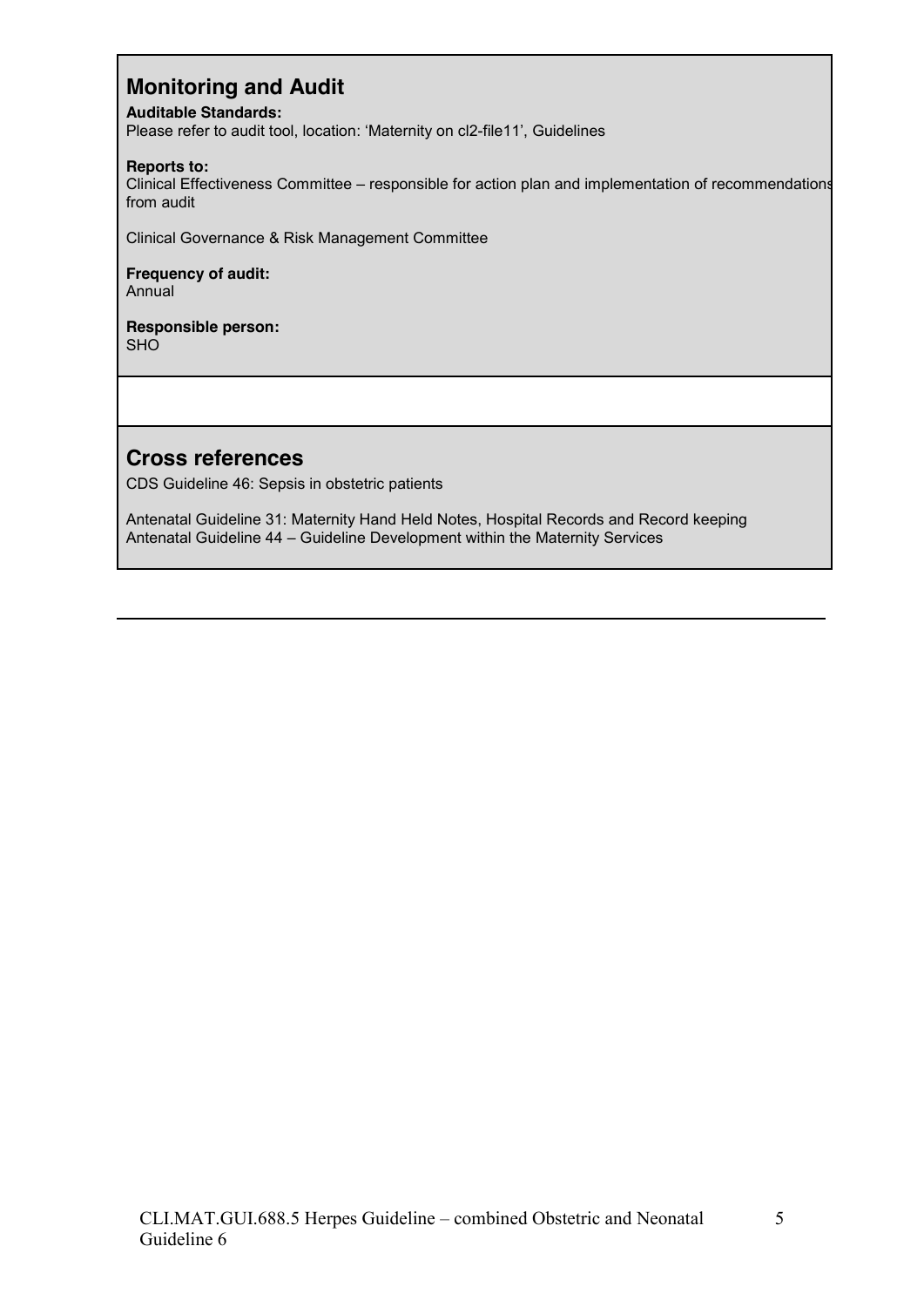#### **References**

1. Hensleigh PA et al. Genital Herpes during pregnancy: inability to distinguish primary and recurrent infections clinically. *Obstet Gynecol* 1997; 89:891-5

Hotchkiss RS, Karl IE. The pathophysiology and treatment of sepsis. NEJM 2003;348(2):138-50

2. Pate R et al. 2010 *European Guideline for the Management of Genital Herpes. International Union against Sexually Transmitted Infections*; 2010

3. Brown ZA et al. The acquisition of herpes simplex infection during pregnancy. *N Engl J Med*, 1997; 337:509-15.

4. British Paediatric Surveillance Unit. *BPSU 21st Annual Report 2006-2007*. London: British Paediatric Surveillance Unit/Royal College of Paediatrics and Child Health; 2007.

5. Brown Z. Preventing herpes simplex virus transmission to the neonate. *Herpes* 2004; 11 Suppl 3: 175A-186A.

6. Tookey, P and Peckham, C. Neonatal Herpes simplex virus infection in the British Isles. *Paediatr Perinat Epidemiol* 1996; 10:432-42.

7. Brown, Z et al. Effects on infants of a first episode of genital herpes during pregnancy. *N Engl J Med*. 1987;317:1246-51.

8. Prober, C et al. Low risk of herpes simplex virus infections in neonates exposed to the virus at the time of vaginal delivery to mothers with recurrent genital herpes simplex virus infections. *N Engl J Med*. 1987; 316:240-4.

9. Brown, Z et al. Neonatal herpes simplex virus infection in relation to asymptomatic maternal infection at the same time of labour. *N Engl J Med*. 1991; 324:1247-52.

10. Foley, E et al. Joint RCOG and BASHH Guideline: Management of Genital Herpes in Pregnancy. October 2014. *BASHH CEG and RCOG*.

11. Kimberlin, D et al. Committee on Infectious Diseases; Committee onFetus and Newborn. Guidance on management of asymptomatic neonates born to women with active genital herpes lesions. Paediatrics 2013; 131:e635-46.

12. Major, C et al. Expetant management of preterm premature rupture of membranes complicated by active recurrent gential herpes. *Am J Obstet Gynecol* 2003; 188:1551-4

13. Utley, K et al. Management of primary herpes in pregnancy complicated by ruptured membranes and extreme prematurity: case report. *Obstet Gynecol* 2003; 188:1551-4

14. Chen, K et al. New York City Perinatal AIDS Collaborative Transmission Study (PACTS) Group. Genital herpes simplex virus infection and perinatal transmission of human immunodeficiency virus. *Obstet Gynecol* 2005; 106:1341-8.

15. Drake, A et al. Herpes simplex virus type 2 and risk of intrapartum human immunodeficiency virus transmission. *Obstet Gynecol* 2007; 109:403-9.

16. Nahmias, A et al. Perinatal risk associated with maternal genital herpes simplex virus infection. Am J Obstet Gynecol 1971; 110:825-37.

17. British HIV Association. *British HIV Association Guidelines for the management of HIV infection in pregnant women 2012 (2014 interim review)*. London BHIVA; 2014.

18. Chen, T et al. No association between antepartum serologic and genital tract evidence of herpes simplex virus-2 coinfection and perinatal HIV-1 transmission. *Am J Obstet Gynecol*. 2008; 198:399.e1-5.

Refereences from previous guideline document

Fernández-Pérez et al. Sepsis during pregnancy. Crit Care Med. 2005;33(10 Suppl):S286-93

Lewis G (Ed) 2007. The Confidential Enquiry into Maternal and Child Health (CEMACH). Saving Mothers' Lives: reviewing maternal deaths to make motherhood safer – 2003-2005. The Seventh Report on Confidential Enquiries into Maternal deaths in the United Kingdom. London: CEMACH

Surviving Sepsis Campaign - www.survivingsepsis.org Dellinger et al. Surviving Sepsis Campaign: international guidelines for management of severe sepsis and septic shock: 2008. Crit Care Med. 2008;36(1):296-3

The Royal College of Obstetricians and Gynaecologists- www.rcog.org.uk - Infection and pregnancy- study group statement. June 2001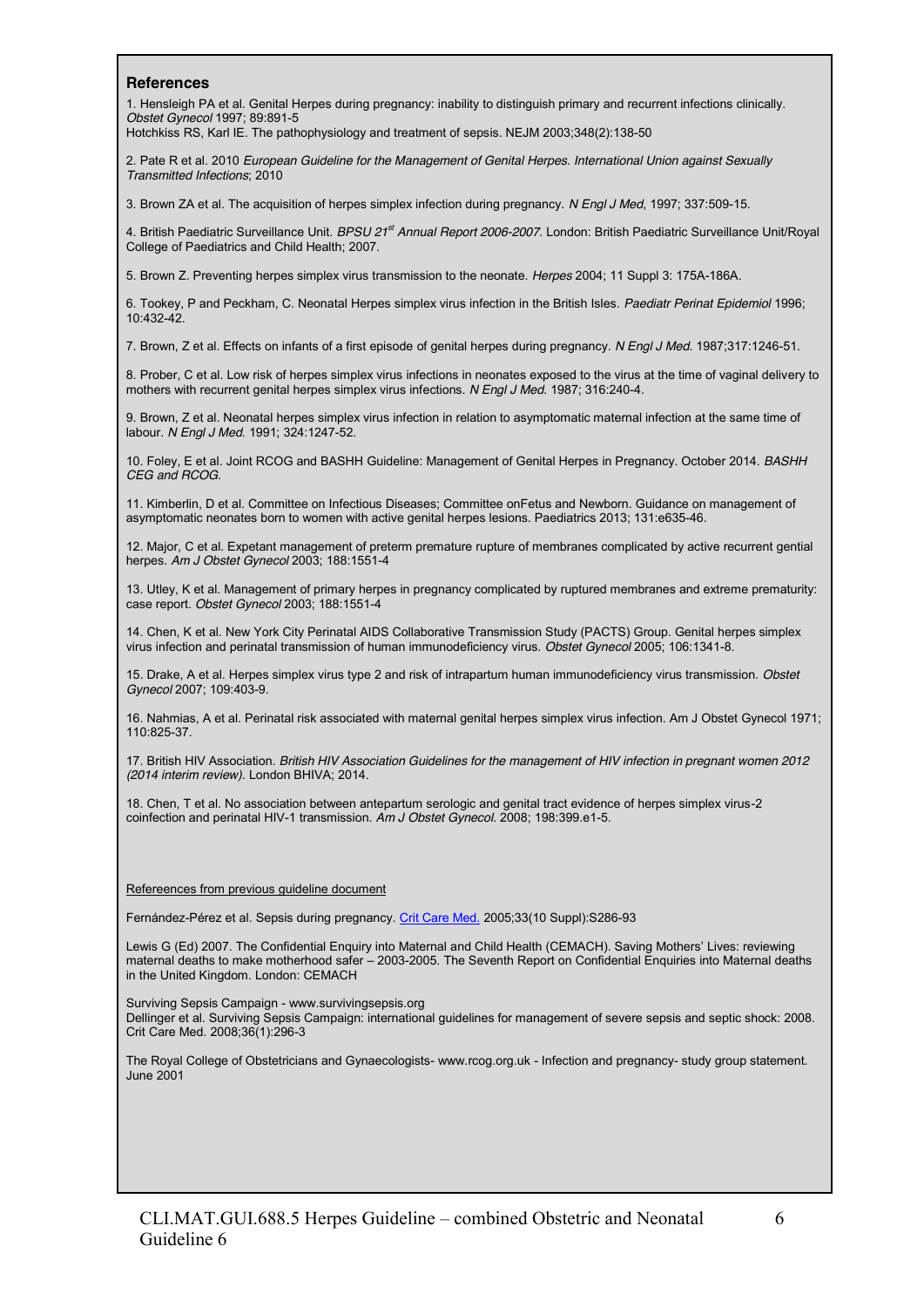| <b>Author</b>                 | Guideline Committee - Mr A Taylor, Dr J Clarke, Dr P Hollis  |                         |                 |
|-------------------------------|--------------------------------------------------------------|-------------------------|-----------------|
| <b>Work</b><br><b>Address</b> | Maternity Unit, Derriford Hospital, Plymouth, Devon, PL6 8DH |                         |                 |
| <b>Version</b>                | 5                                                            |                         |                 |
| <b>Changes</b>                | Timely review                                                |                         |                 |
| <b>Date Ratified</b>          | Jun 2016                                                     | <b>Valid Until Date</b> | <b>Jun 2019</b> |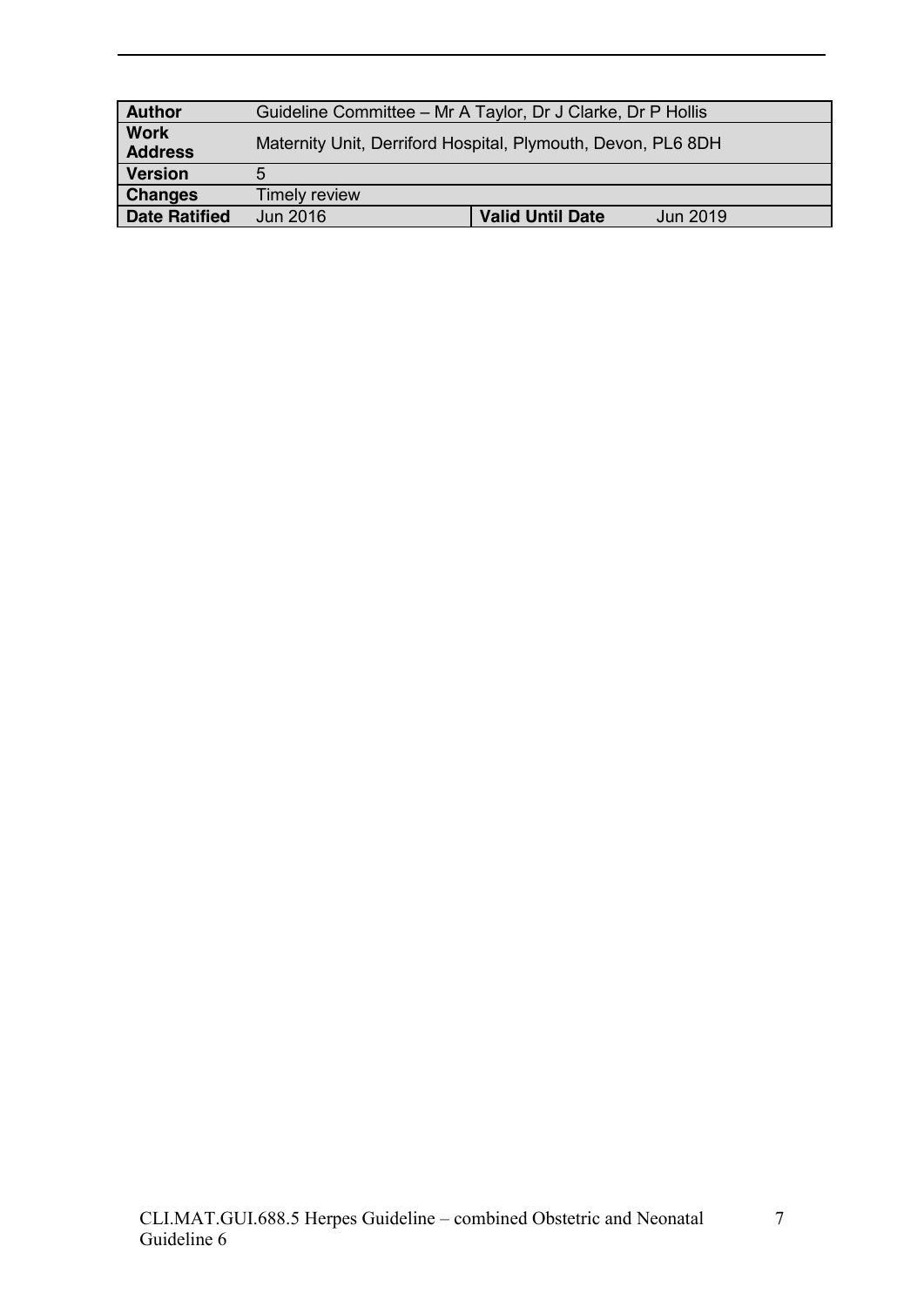## **Appendix 1.**

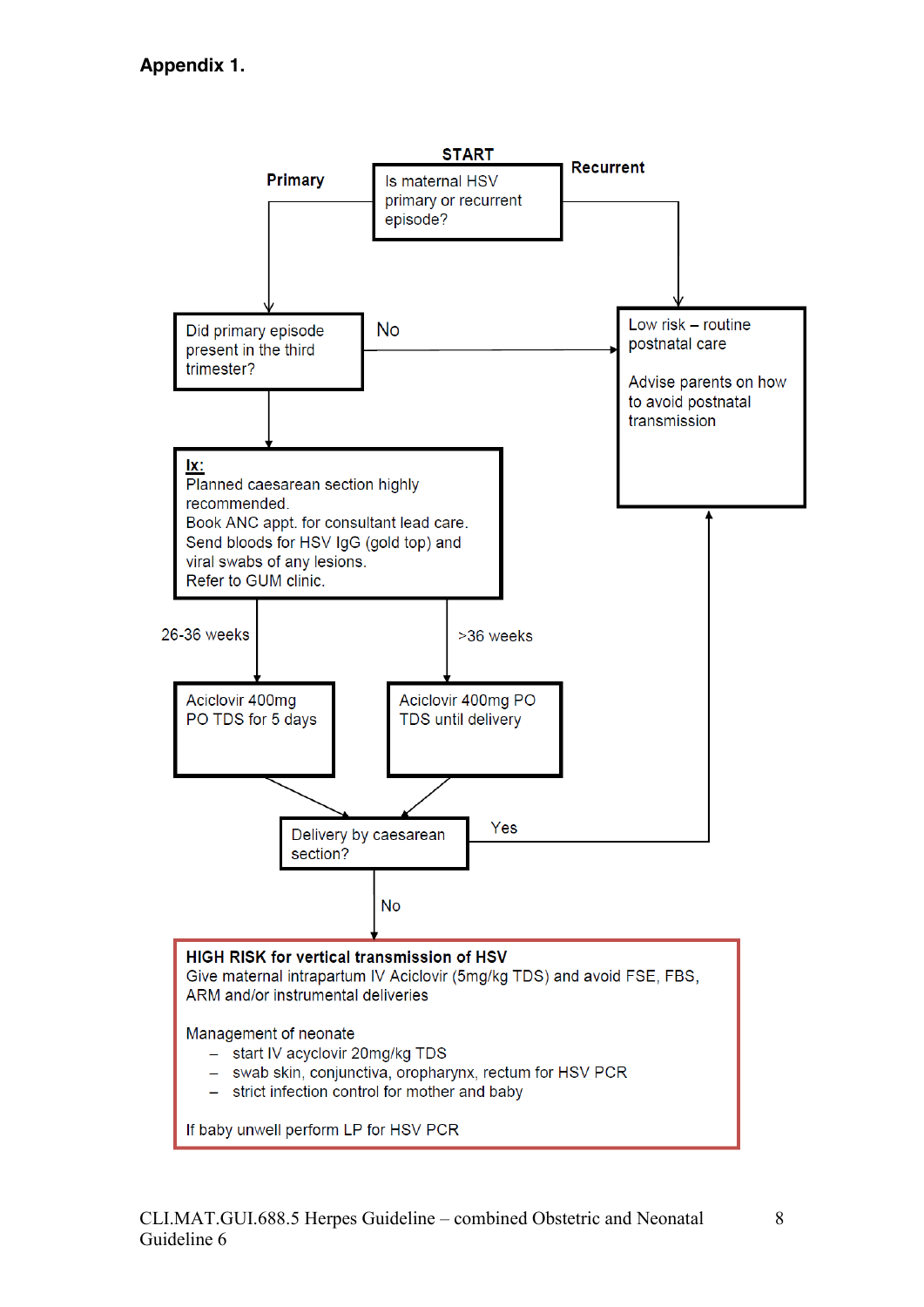9